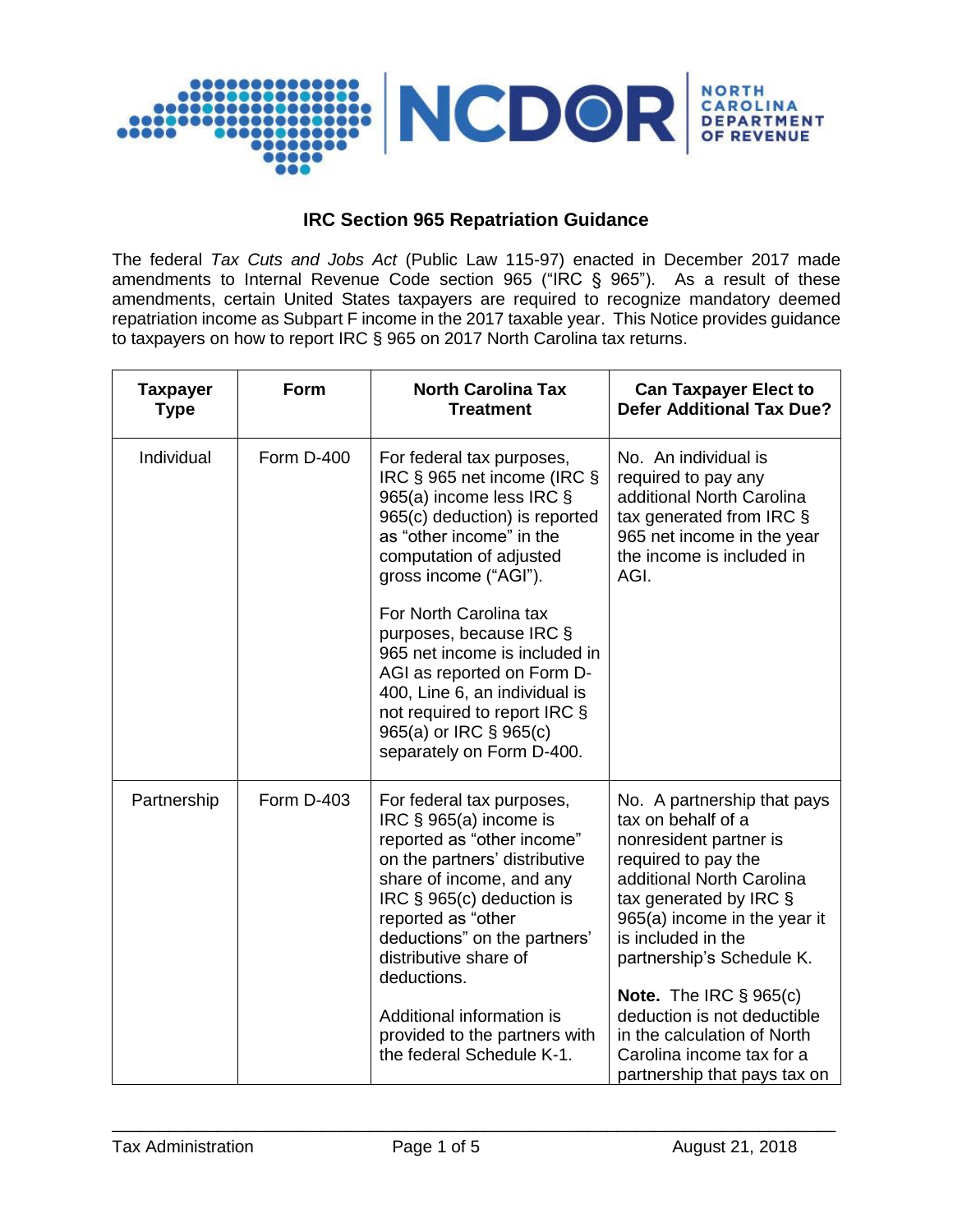| <b>Taxpayer</b><br><b>Type</b> | Form         | <b>North Carolina Tax</b><br><b>Treatment</b>                                                                                                                                                                                                                                                                                                                                                                                                                                                                                                                                                                                                                      | <b>Can Taxpayer Elect to</b><br><b>Defer Additional Tax Due?</b>                                                                                                                                                                                                                                                                                                                                                                                             |
|--------------------------------|--------------|--------------------------------------------------------------------------------------------------------------------------------------------------------------------------------------------------------------------------------------------------------------------------------------------------------------------------------------------------------------------------------------------------------------------------------------------------------------------------------------------------------------------------------------------------------------------------------------------------------------------------------------------------------------------|--------------------------------------------------------------------------------------------------------------------------------------------------------------------------------------------------------------------------------------------------------------------------------------------------------------------------------------------------------------------------------------------------------------------------------------------------------------|
|                                |              | For North Carolina tax<br>purposes, because IRC §<br>965(a) income is included in<br>the partners' distributive<br>share of income as reported<br>on Form D-403, Part 1, Line<br>1, a partnership is not<br>required to report IRC §<br>965(a) income separately on<br>Form D-403.<br>IRC § 965(a) income will<br>also flow through to the<br>individual partners on Form<br>D-403 NC K-1.                                                                                                                                                                                                                                                                         | behalf of a nonresident<br>partner.<br>A nonresident partner who<br>wishes to deduct his/her pro<br>rata share of any IRC §<br>965(c) deduction should file<br>a North Carolina individual<br>income tax return, Form D-<br>400. The nonresident<br>partner can claim his/her<br>share of the tax paid to<br>North Carolina by the<br>manager of the partnership<br>on his/her distributive share<br>of the partnership's income<br>on Form D-400, Line 21c. |
| C Corporation                  | Form CD-405  | For federal tax purposes,<br>IRC § 965 net income (IRC §<br>965(a) income less IRC §<br>965(c) deduction) is not<br>included in the computation<br>of federal taxable income<br>(FTI), as reported on federal<br>form 1120, Line 30, but<br>instead is reported on the<br>IRC § 965 Transition Tax<br>Statement.<br>For North Carolina tax<br>purposes, because IRC §<br>965 net income is not<br>included in FTI as reported<br>on Form CD-405, Schedule<br>B, Line 10, a C corporation is<br>not required to report IRC §<br>965(a) income or any IRC §<br>965(c) deduction separately<br>as North Carolina<br>adjustments to FTI on Form<br>CD-405, Schedule H. | Not Applicable                                                                                                                                                                                                                                                                                                                                                                                                                                               |
| S Corporation                  | Form CD-401S | For federal tax purposes,<br>IRC $\S$ 965(a) income is<br>reported as "other income"                                                                                                                                                                                                                                                                                                                                                                                                                                                                                                                                                                               | No. An S Corporation<br>paying tax on behalf of a<br>nonresident shareholder is                                                                                                                                                                                                                                                                                                                                                                              |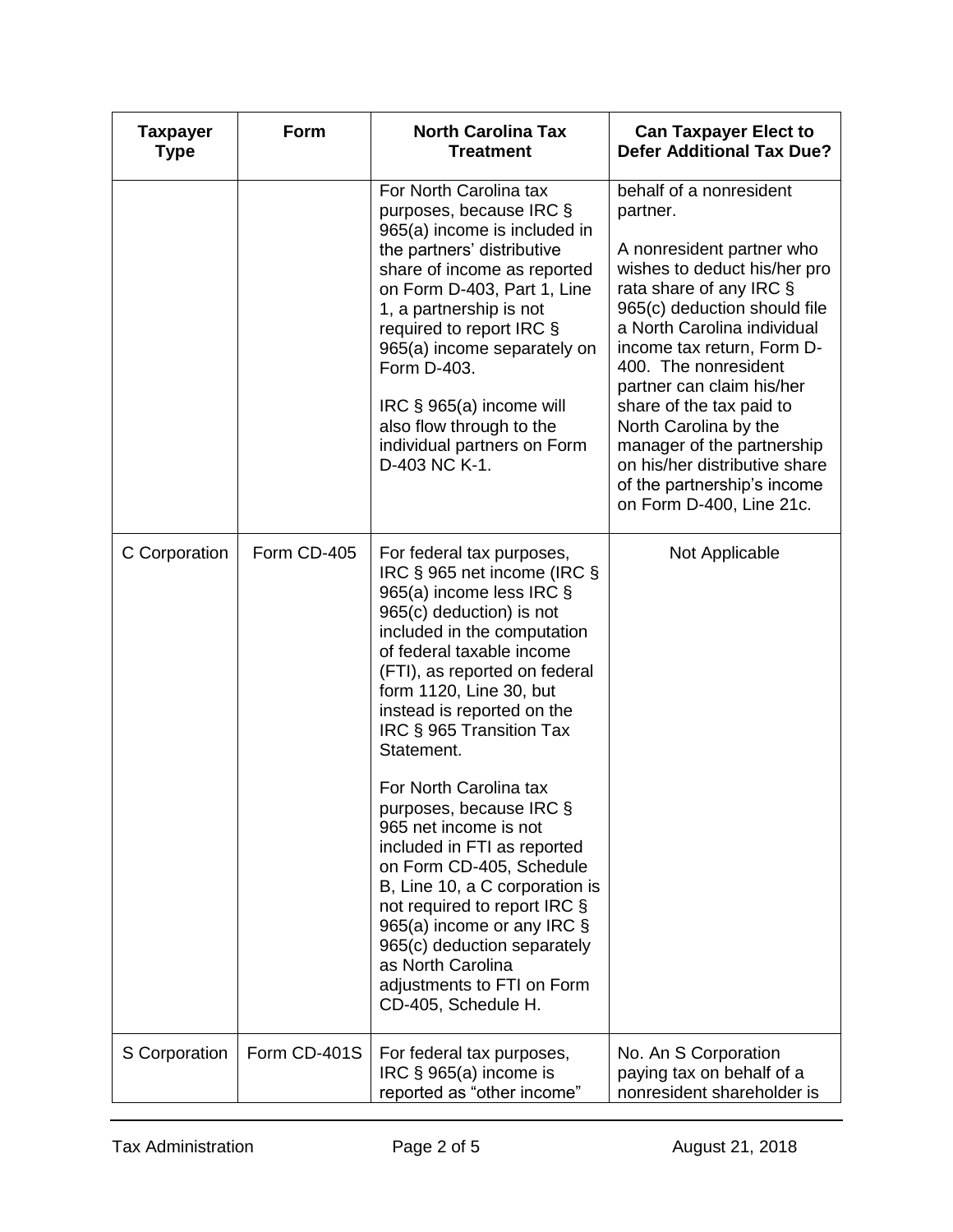| <b>Taxpayer</b><br><b>Type</b>                                 | Form              | <b>North Carolina Tax</b><br><b>Treatment</b>                                                                                                                                                                                                                                                                                                                                                                                                                                                                                                                                                                                                                                               | <b>Can Taxpayer Elect to</b><br><b>Defer Additional Tax Due?</b>                                                                                                                                                                                                                                                                                                                                                                                                                                                                                                                                                                                                                                                                                                                                                          |
|----------------------------------------------------------------|-------------------|---------------------------------------------------------------------------------------------------------------------------------------------------------------------------------------------------------------------------------------------------------------------------------------------------------------------------------------------------------------------------------------------------------------------------------------------------------------------------------------------------------------------------------------------------------------------------------------------------------------------------------------------------------------------------------------------|---------------------------------------------------------------------------------------------------------------------------------------------------------------------------------------------------------------------------------------------------------------------------------------------------------------------------------------------------------------------------------------------------------------------------------------------------------------------------------------------------------------------------------------------------------------------------------------------------------------------------------------------------------------------------------------------------------------------------------------------------------------------------------------------------------------------------|
|                                                                |                   | on the shareholders' pro rata<br>share of income, and any<br>IRC § 965(c) deduction is<br>reported as "other<br>deductions" on the<br>shareholders' pro rata share<br>of deductions. Additional<br>information is provided to the<br>shareholders with the federal<br>Schedule K-1.<br>For North Carolina tax<br>purposes, because IRC §<br>965(a) income is included in<br>the shareholders' pro rata<br>share of income as reported<br>on Form CD-401S, Part B,<br>Line 10, an S corporation is<br>not required to report IRC §<br>965(a) income separately on<br>Form CD-401S.<br>IRC § 965(a) income will<br>flow through to the individual<br>shareholders on Form NC K-<br>1 CD-401S. | required to pay any<br>additional North Carolina<br>tax generated from IRC §<br>965(a) income in the year<br>the income is included in<br>the S-Corporation's<br>Schedule K.<br>Note. IRC $\S$ 965(c)<br>deduction is not deductible<br>in the calculation of North<br>Carolina income tax for an<br>S Corporation filing a<br>composite return on behalf<br>of nonresident<br>shareholders.<br>A nonresident shareholder<br>who wishes to deduct<br>his/her pro rata share of any<br>IRC § 965(c) deduction<br>must file a North Carolina<br>individual income tax return,<br>Form D-400. The<br>nonresident shareholder<br>can claim his/her share of<br>the income tax paid to North<br>Carolina by the S<br>corporation on his/her<br>distributive share of the S<br>corporation's income on<br>Form D-400, Line 21d. |
| Limited<br>Liability<br>Company<br>Taxed as a<br>Partnership   | <b>Form D-403</b> | See "Partnership" guidance.                                                                                                                                                                                                                                                                                                                                                                                                                                                                                                                                                                                                                                                                 | See "Partnership" guidance.                                                                                                                                                                                                                                                                                                                                                                                                                                                                                                                                                                                                                                                                                                                                                                                               |
| Limited<br>Liability<br>Company<br>Taxed as a C<br>Corporation | Form CD-405       | See "C-Corporation"<br>guidance.                                                                                                                                                                                                                                                                                                                                                                                                                                                                                                                                                                                                                                                            | See "C Corporation"<br>guidance.                                                                                                                                                                                                                                                                                                                                                                                                                                                                                                                                                                                                                                                                                                                                                                                          |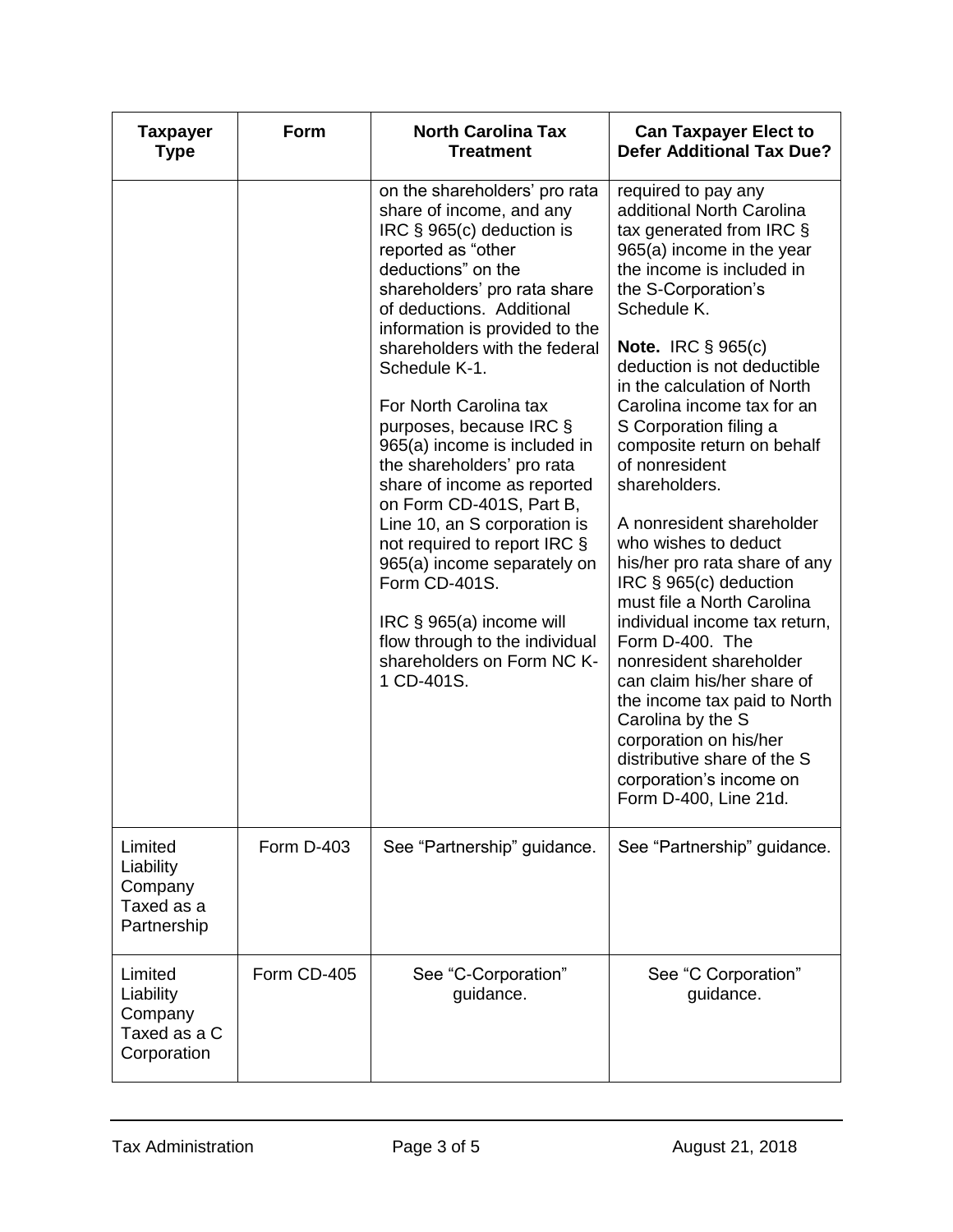| <b>Taxpayer</b><br><b>Type</b>                                                              | Form         | <b>North Carolina Tax</b><br><b>Treatment</b>                                                                                                                                                                                                                                                                                                                                                                                                                                                                                                                                             | <b>Can Taxpayer Elect to</b><br><b>Defer Additional Tax Due?</b>                                                                                                        |
|---------------------------------------------------------------------------------------------|--------------|-------------------------------------------------------------------------------------------------------------------------------------------------------------------------------------------------------------------------------------------------------------------------------------------------------------------------------------------------------------------------------------------------------------------------------------------------------------------------------------------------------------------------------------------------------------------------------------------|-------------------------------------------------------------------------------------------------------------------------------------------------------------------------|
| Limited<br>Liability<br>Company<br>Taxed as an<br>S Corporation                             | Form CD-401S | See "S Corporation"<br>guidance.                                                                                                                                                                                                                                                                                                                                                                                                                                                                                                                                                          | See "S Corporation"<br>guidance.                                                                                                                                        |
| Fiduciary<br>(Estate and<br>Trust) -<br>Income<br>Distributed to<br>Beneficiary             | Form D-407   | For federal tax purposes,<br>IRC § 965 net income (IRC §<br>965(a) income less IRC §<br>965(c) deduction) is reported<br>as "other income" and<br>deducted as an "income<br>distribution deduction" in the<br>computation of federal<br>taxable income (FTI).<br>For North Carolina tax<br>purposes, because IRC §<br>965 net income has no tax<br>impact on FTI as reported on<br>Form D-407, Line 1, the<br>fiduciary is not required to<br>report IRC § 965 net income<br>separately on Form D-407.                                                                                    | Not Applicable                                                                                                                                                          |
| Fiduciary<br>(Estates and<br>Trust) -<br><b>Income Not</b><br>Distributed to<br>Beneficiary | Form D-407   | For federal tax purposes,<br>IRC § 965 net income (IRC §<br>965(a) income less IRC §<br>965(c) deduction) is not<br>directly included in the<br>computation of federal<br>taxable income (FTI), but<br>instead is reported on the<br>IRC § 965 Transition Tax<br>Statement. However, IRC §<br>965 net income is still<br>considered a component of<br>federal taxable income.<br>For North Carolina tax<br>purposes, because IRC §<br>965 net income is not<br>included in FTI as reported<br>on Form D-407, Line 1, the<br>fiduciary is required to add<br>the entire amount of IRC $\S$ | No. The fiduciary is<br>required to pay any<br>additional North Carolina<br>tax generated from IRC §<br>965 net income in the year<br>the income is included in<br>FTI. |